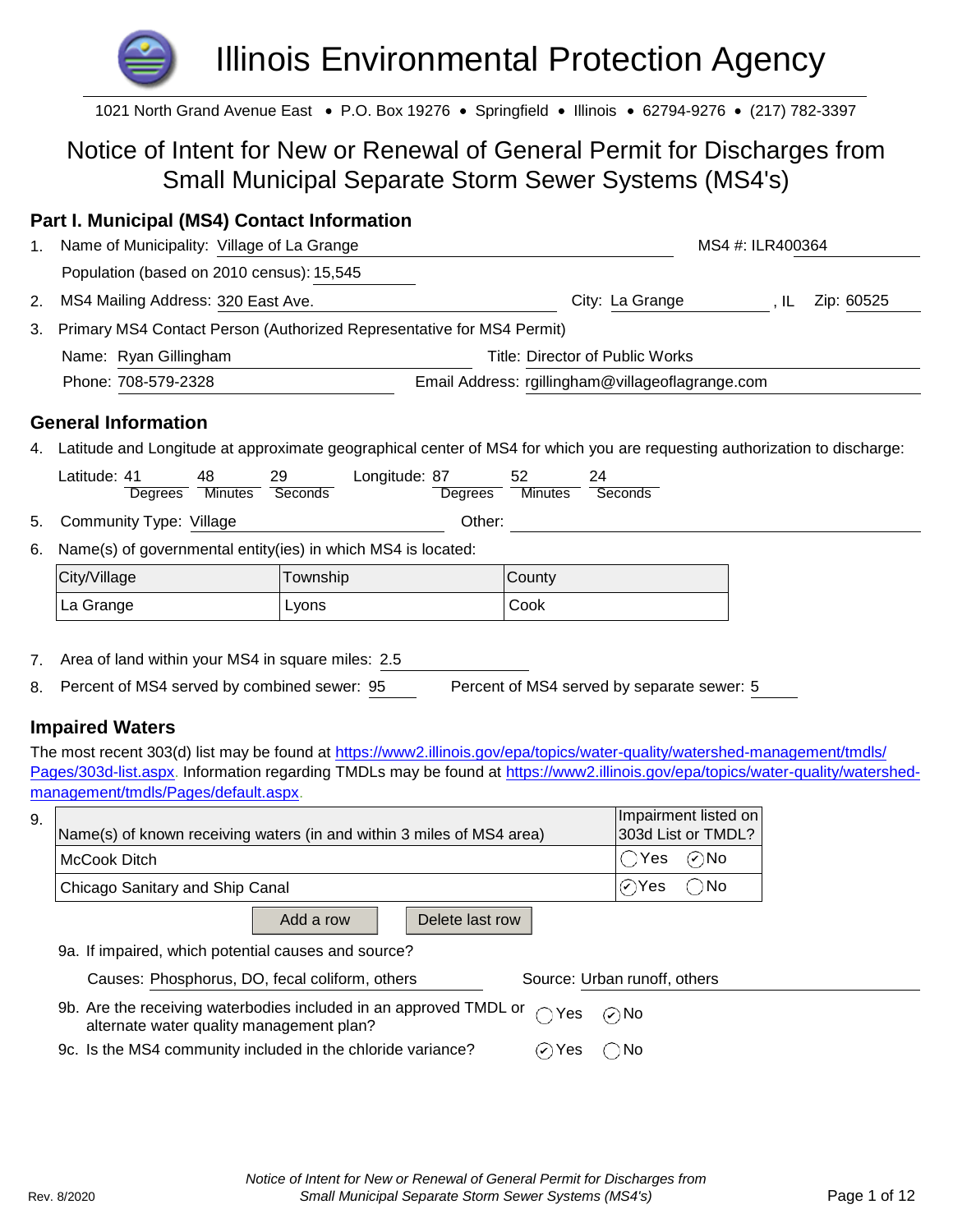# **Program Responsibility**

#### **10. Shared Responsibility**

| Is your MS4 responsible for any permit requirements of another MS4 community? $\bigcap$ Yes $\bigcirc$ No           |  |
|---------------------------------------------------------------------------------------------------------------------|--|
| Does your MS4 Community rely on another MS4 to satisfy any of the permit requirements? $\bigcirc$ Yes $\bigcirc$ No |  |

#### **11. Co-Permittee**

⊘No Is your MS4 Community a Co-Permittee with another MS4 Community?  $\bigcirc$  Yes

#### 12. Other contacts responsible for implementation or coordination of Stormwater Management Program

| Name: Ryan Gillingham | Title: Director of Public Works          |
|-----------------------|------------------------------------------|
| Phone: 708-579-2328   | Email: rgillingham@villageoflagrange.com |

Area of Responsibility: MS4 Program

Add a row **Delete last row**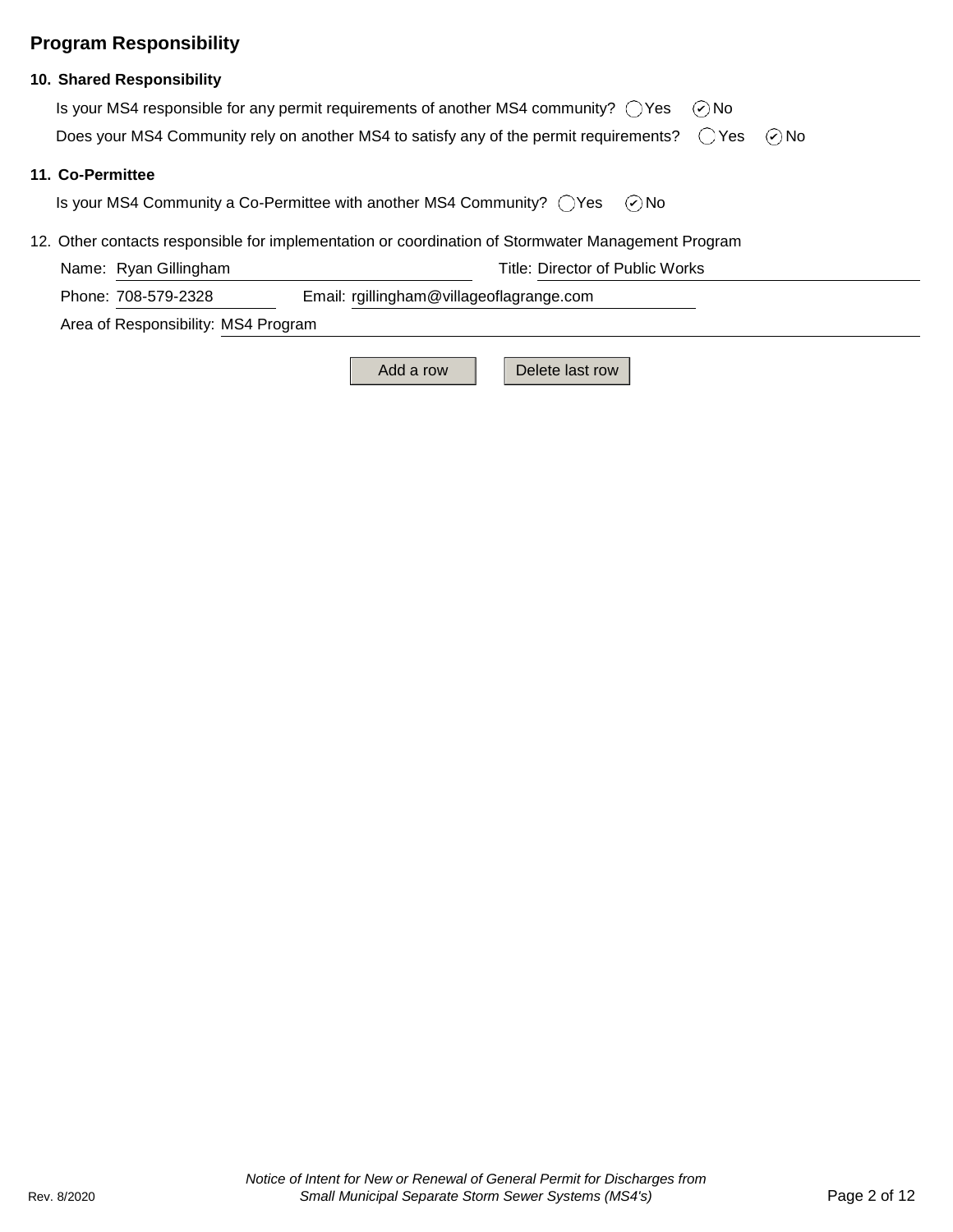# Part II. Best Management Practices (include shared responsibilities) which have been implemented or are proposed to be implemented in the MS4 area

#### **A. Public Education and Outreach**

Approximate date first implemented: 2002 Frequency of each BMP program: Annual

Measurable Goals (include shared responsibilities)

#### A.1 Distributed Paper Material *✔*

| <b>Brief Description of BMP</b> |  |
|---------------------------------|--|
|---------------------------------|--|

The Village will include articles about stormwater education on its website. The articles will outline steps reidents can take to minimize stormwater pollution from their homes.

Measurable Goals, including frequencies

Post information about stormwater pollution prevention on the Village's website. Update annually.

#### Milestones

Year 2: Post articles about stormwater pollution prevention on the Village's website.

Year 3: Post articles about stormwater pollution prevention on the Village's website.

Year 4: Update the stormwater pollution prevention articles on the Village's website.

Year 5: Post articles about stormwater pollution prevention on the Village's website.

Additional Info

BMP Number:

| A.2 Speaking Engagement<br>A.3 Public Service Announcement |  |                                       |
|------------------------------------------------------------|--|---------------------------------------|
|                                                            |  |                                       |
|                                                            |  |                                       |
| A.4 Community Event                                        |  |                                       |
| A.5 Classroom Education Material                           |  |                                       |
| A.6 Other Public Education                                 |  |                                       |
| <b>B. Public Participation/Involvement</b>                 |  |                                       |
| Approximate date first implemented: 2002                   |  | Frequency of each BMP program: Annual |
| Qualifying Local Programs                                  |  |                                       |

#### B.1 Public Panel *✔*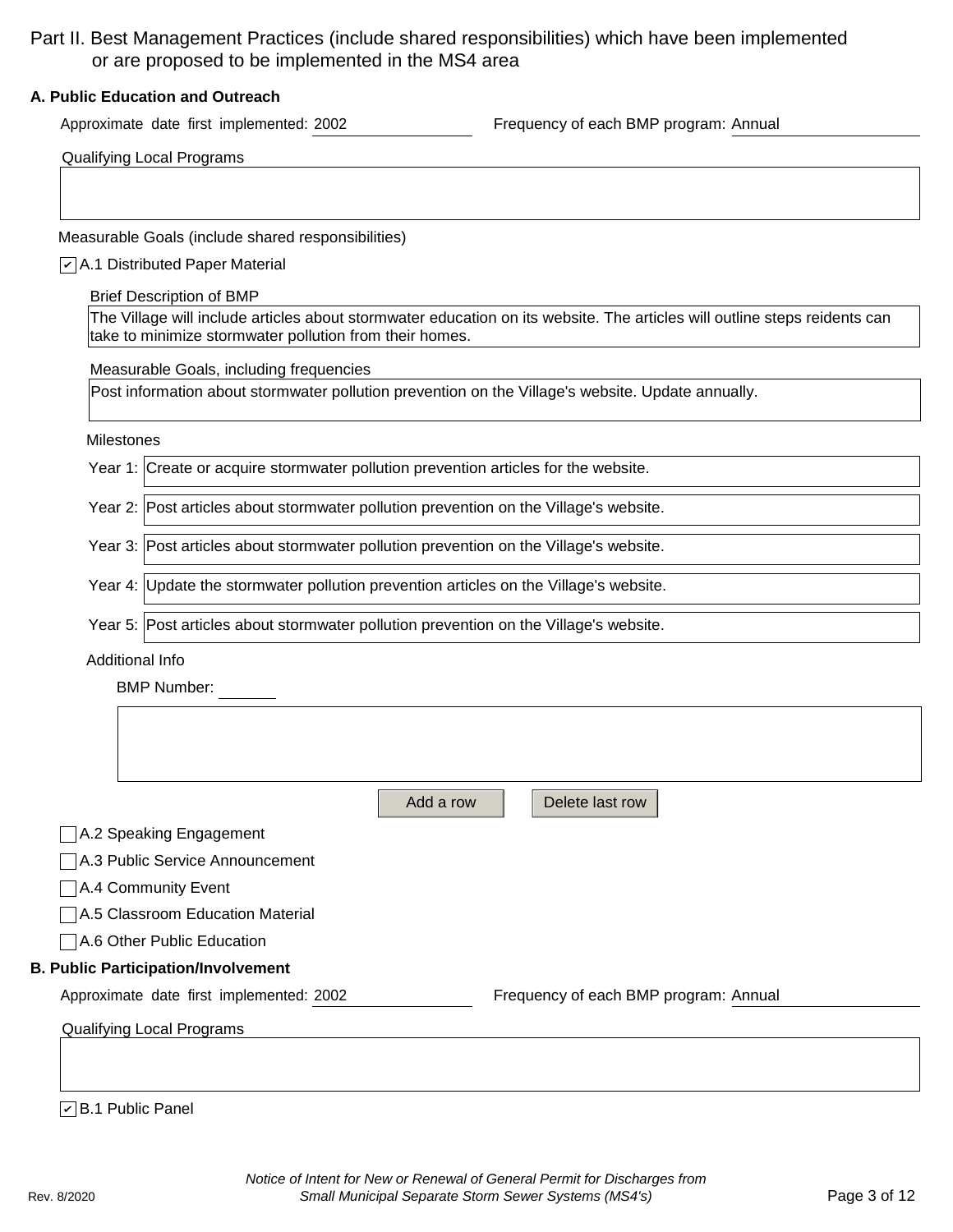#### Brief Description of BMP

Present the Village's stormwater management program at a public meeting to inform and seek public input.

#### Measurable Goals, including frequencies

Present the Village's stormwater management program at a public meeting annually.

#### Milestones

| Year 1: Present the Village's stormwater management program at one public meeting. |
|------------------------------------------------------------------------------------|
| Year 2: Present the Village's stormwater management program at one public meeting. |
| Year 3: Present the Village's stormwater management program at one public meeting. |
| Year 4: Present the Village's stormwater management program at one public meeting. |
| Year 5: Present the Village's stormwater management program at one public meeting. |
| Additional Info                                                                    |
| <b>BMP Number:</b>                                                                 |

|                           | Add a row<br>Delete last row                                                                                         |  |  |  |  |
|---------------------------|----------------------------------------------------------------------------------------------------------------------|--|--|--|--|
|                           | □B.2 Educational Volunteer                                                                                           |  |  |  |  |
|                           | <b>B.3 Stakeholder Meeting</b>                                                                                       |  |  |  |  |
|                           | $\Box$ B.4 Public Hearing                                                                                            |  |  |  |  |
| □B.5 Volunteer Monitoring |                                                                                                                      |  |  |  |  |
|                           | <b>B.6. Program Involvement</b>                                                                                      |  |  |  |  |
|                           | $\sqrt{\phantom{a}}$ B.7 Other Public Involvement                                                                    |  |  |  |  |
|                           | <b>Brief Description of BMP</b>                                                                                      |  |  |  |  |
|                           | The Village will publish a contact number to allow residents to report stormwater-related violations on the website. |  |  |  |  |
|                           |                                                                                                                      |  |  |  |  |
|                           | Measurable Goals, including frequencies                                                                              |  |  |  |  |
|                           | Annually inform residents of a contact number to report stormwater-related issues.                                   |  |  |  |  |

#### Milestones

|                 | Year 1: Develop a procedure to receive, document, and follow-up on stormwater related complaints. |  |  |
|-----------------|---------------------------------------------------------------------------------------------------|--|--|
|                 | Year 2: Continue to publicize contact number. Follow-up on complaints.                            |  |  |
|                 | Year 3: Continue to publicize contact number. Follow-up on complaints.                            |  |  |
|                 | Year 4: Continue to publicize contact number. Follow-up on complaints.                            |  |  |
|                 | Year 5: Continue to publicize contact number. Follow-up on complaints.                            |  |  |
| Additional Info |                                                                                                   |  |  |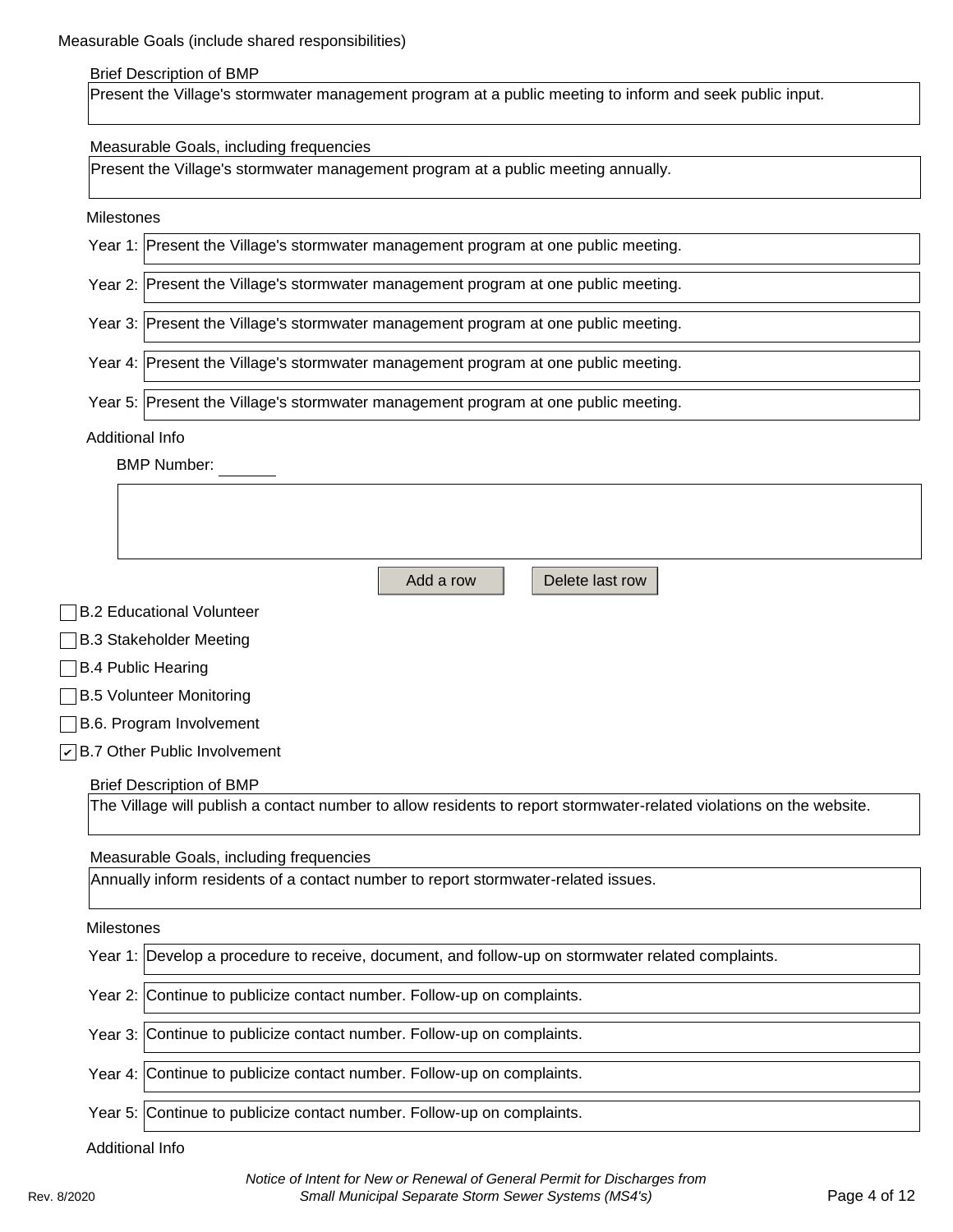| Add a row<br>Delete last row<br>C. Illicit Discharge Detection and Elimination<br>Approximate date first implemented: 2002<br>Frequency of each BMP program: Annual<br><b>Qualifying Local Programs</b><br>Measurable Goals (include shared responsibilities)<br>○ C.1 Sewer Map Preparation<br><b>Brief Description of BMP</b><br>Maintain a sewer atlas that includes all existing outfalls, receiving waters, and storm sewer pipes.<br>Measurable Goals, including frequencies<br>Update storm sewer atlas as new developments are constructed in the Village.<br><b>Milestones</b><br>Year 1: Update storm sewer atlas as needed.<br>Year 2: Update storm sewer atlas as needed.<br>Year 3: Update storm sewer atlas as needed.<br>Year 4: Update storm sewer atlas as needed.<br>Year 5: Update storm sewer atlas as needed.<br>Additional Info<br><b>BMP Number:</b><br>Delete last row<br>Add a row<br>○ C.2 Regulatory Control Program<br><b>Brief Description of BMP</b><br>Ordinance to prohibit non-stormwater discharges into the Village's storm sewer system which will include enforcement<br>and penalties for ordinance violations.<br>Measurable Goals, including frequencies |  |
|--------------------------------------------------------------------------------------------------------------------------------------------------------------------------------------------------------------------------------------------------------------------------------------------------------------------------------------------------------------------------------------------------------------------------------------------------------------------------------------------------------------------------------------------------------------------------------------------------------------------------------------------------------------------------------------------------------------------------------------------------------------------------------------------------------------------------------------------------------------------------------------------------------------------------------------------------------------------------------------------------------------------------------------------------------------------------------------------------------------------------------------------------------------------------------------------------|--|
|                                                                                                                                                                                                                                                                                                                                                                                                                                                                                                                                                                                                                                                                                                                                                                                                                                                                                                                                                                                                                                                                                                                                                                                                  |  |
|                                                                                                                                                                                                                                                                                                                                                                                                                                                                                                                                                                                                                                                                                                                                                                                                                                                                                                                                                                                                                                                                                                                                                                                                  |  |
|                                                                                                                                                                                                                                                                                                                                                                                                                                                                                                                                                                                                                                                                                                                                                                                                                                                                                                                                                                                                                                                                                                                                                                                                  |  |
|                                                                                                                                                                                                                                                                                                                                                                                                                                                                                                                                                                                                                                                                                                                                                                                                                                                                                                                                                                                                                                                                                                                                                                                                  |  |
|                                                                                                                                                                                                                                                                                                                                                                                                                                                                                                                                                                                                                                                                                                                                                                                                                                                                                                                                                                                                                                                                                                                                                                                                  |  |
|                                                                                                                                                                                                                                                                                                                                                                                                                                                                                                                                                                                                                                                                                                                                                                                                                                                                                                                                                                                                                                                                                                                                                                                                  |  |
|                                                                                                                                                                                                                                                                                                                                                                                                                                                                                                                                                                                                                                                                                                                                                                                                                                                                                                                                                                                                                                                                                                                                                                                                  |  |
|                                                                                                                                                                                                                                                                                                                                                                                                                                                                                                                                                                                                                                                                                                                                                                                                                                                                                                                                                                                                                                                                                                                                                                                                  |  |
|                                                                                                                                                                                                                                                                                                                                                                                                                                                                                                                                                                                                                                                                                                                                                                                                                                                                                                                                                                                                                                                                                                                                                                                                  |  |
|                                                                                                                                                                                                                                                                                                                                                                                                                                                                                                                                                                                                                                                                                                                                                                                                                                                                                                                                                                                                                                                                                                                                                                                                  |  |
|                                                                                                                                                                                                                                                                                                                                                                                                                                                                                                                                                                                                                                                                                                                                                                                                                                                                                                                                                                                                                                                                                                                                                                                                  |  |
|                                                                                                                                                                                                                                                                                                                                                                                                                                                                                                                                                                                                                                                                                                                                                                                                                                                                                                                                                                                                                                                                                                                                                                                                  |  |
|                                                                                                                                                                                                                                                                                                                                                                                                                                                                                                                                                                                                                                                                                                                                                                                                                                                                                                                                                                                                                                                                                                                                                                                                  |  |
|                                                                                                                                                                                                                                                                                                                                                                                                                                                                                                                                                                                                                                                                                                                                                                                                                                                                                                                                                                                                                                                                                                                                                                                                  |  |
|                                                                                                                                                                                                                                                                                                                                                                                                                                                                                                                                                                                                                                                                                                                                                                                                                                                                                                                                                                                                                                                                                                                                                                                                  |  |
|                                                                                                                                                                                                                                                                                                                                                                                                                                                                                                                                                                                                                                                                                                                                                                                                                                                                                                                                                                                                                                                                                                                                                                                                  |  |
|                                                                                                                                                                                                                                                                                                                                                                                                                                                                                                                                                                                                                                                                                                                                                                                                                                                                                                                                                                                                                                                                                                                                                                                                  |  |
|                                                                                                                                                                                                                                                                                                                                                                                                                                                                                                                                                                                                                                                                                                                                                                                                                                                                                                                                                                                                                                                                                                                                                                                                  |  |
|                                                                                                                                                                                                                                                                                                                                                                                                                                                                                                                                                                                                                                                                                                                                                                                                                                                                                                                                                                                                                                                                                                                                                                                                  |  |
|                                                                                                                                                                                                                                                                                                                                                                                                                                                                                                                                                                                                                                                                                                                                                                                                                                                                                                                                                                                                                                                                                                                                                                                                  |  |
|                                                                                                                                                                                                                                                                                                                                                                                                                                                                                                                                                                                                                                                                                                                                                                                                                                                                                                                                                                                                                                                                                                                                                                                                  |  |
|                                                                                                                                                                                                                                                                                                                                                                                                                                                                                                                                                                                                                                                                                                                                                                                                                                                                                                                                                                                                                                                                                                                                                                                                  |  |
|                                                                                                                                                                                                                                                                                                                                                                                                                                                                                                                                                                                                                                                                                                                                                                                                                                                                                                                                                                                                                                                                                                                                                                                                  |  |
|                                                                                                                                                                                                                                                                                                                                                                                                                                                                                                                                                                                                                                                                                                                                                                                                                                                                                                                                                                                                                                                                                                                                                                                                  |  |
|                                                                                                                                                                                                                                                                                                                                                                                                                                                                                                                                                                                                                                                                                                                                                                                                                                                                                                                                                                                                                                                                                                                                                                                                  |  |
|                                                                                                                                                                                                                                                                                                                                                                                                                                                                                                                                                                                                                                                                                                                                                                                                                                                                                                                                                                                                                                                                                                                                                                                                  |  |
|                                                                                                                                                                                                                                                                                                                                                                                                                                                                                                                                                                                                                                                                                                                                                                                                                                                                                                                                                                                                                                                                                                                                                                                                  |  |
|                                                                                                                                                                                                                                                                                                                                                                                                                                                                                                                                                                                                                                                                                                                                                                                                                                                                                                                                                                                                                                                                                                                                                                                                  |  |
|                                                                                                                                                                                                                                                                                                                                                                                                                                                                                                                                                                                                                                                                                                                                                                                                                                                                                                                                                                                                                                                                                                                                                                                                  |  |
| Implement an Illicit Discharge Detection and Elimination Ordinance annually.                                                                                                                                                                                                                                                                                                                                                                                                                                                                                                                                                                                                                                                                                                                                                                                                                                                                                                                                                                                                                                                                                                                     |  |
|                                                                                                                                                                                                                                                                                                                                                                                                                                                                                                                                                                                                                                                                                                                                                                                                                                                                                                                                                                                                                                                                                                                                                                                                  |  |

Year 1: Implement an Illicit Discharge Detection and Elimination Ordinance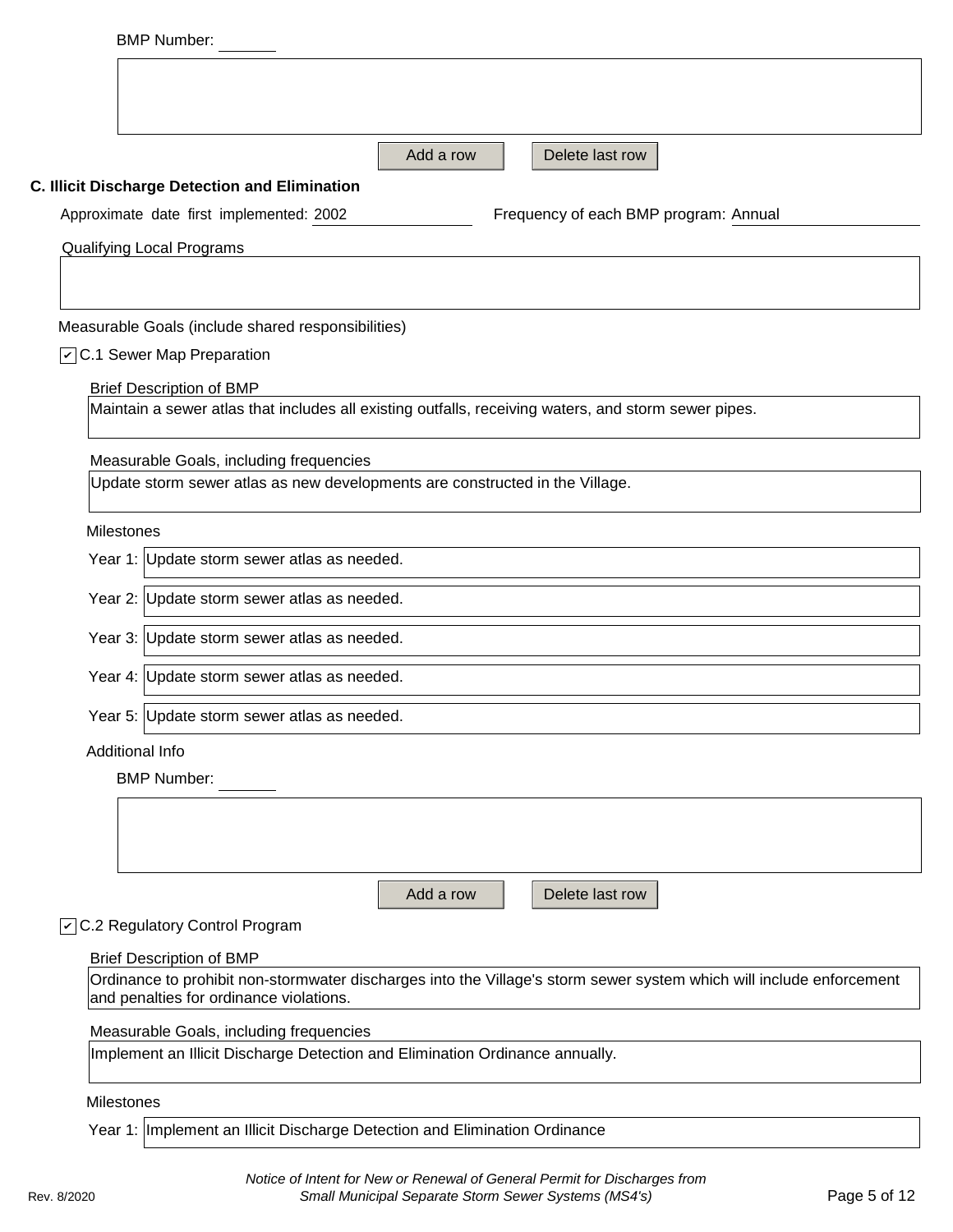| Year 2: Implement an Illicit Discharge Detection and Elimination Ordinance                                                                                                                                           |  |  |  |  |
|----------------------------------------------------------------------------------------------------------------------------------------------------------------------------------------------------------------------|--|--|--|--|
| Year 3: Implement an Illicit Discharge Detection and Elimination Ordinance                                                                                                                                           |  |  |  |  |
| Year 4: Implement an Illicit Discharge Detection and Elimination Ordinance                                                                                                                                           |  |  |  |  |
| Year 5: Implement an Illicit Discharge Detection and Elimination Ordinance                                                                                                                                           |  |  |  |  |
| Additional Info                                                                                                                                                                                                      |  |  |  |  |
| <b>BMP Number:</b>                                                                                                                                                                                                   |  |  |  |  |
|                                                                                                                                                                                                                      |  |  |  |  |
|                                                                                                                                                                                                                      |  |  |  |  |
| Add a row<br>Delete last row                                                                                                                                                                                         |  |  |  |  |
| C.3 Detection/Elimination Prioritization Plan                                                                                                                                                                        |  |  |  |  |
| $\sqrt{C}$ .4 Illicit Discharge Tracing Procedures                                                                                                                                                                   |  |  |  |  |
| <b>Brief Description of BMP</b>                                                                                                                                                                                      |  |  |  |  |
| Procedure for tracing illicit discharges identified through a dry-weather screening program, regular storm sewer<br>maintenance, and from public reporting. Efforts to locate illicit discharges will be documented. |  |  |  |  |
| Measurable Goals, including frequencies                                                                                                                                                                              |  |  |  |  |
| Investigate all illicit discharges identified annually. Document Village efforts in tracing illicit discharges.                                                                                                      |  |  |  |  |
| Milestones                                                                                                                                                                                                           |  |  |  |  |
| Year 1: Implement procedures for illicit discharges.                                                                                                                                                                 |  |  |  |  |
| Year 2: Implement procedures for illicit discharges.                                                                                                                                                                 |  |  |  |  |
|                                                                                                                                                                                                                      |  |  |  |  |
| Year 3: Implement procedures for illicit discharges.                                                                                                                                                                 |  |  |  |  |
| Year 4: Implement procedures for illicit discharges.                                                                                                                                                                 |  |  |  |  |
| Year 5: Implement procedures for illicit discharges.                                                                                                                                                                 |  |  |  |  |
| <b>Additional Info</b>                                                                                                                                                                                               |  |  |  |  |
| <b>BMP Number:</b>                                                                                                                                                                                                   |  |  |  |  |
|                                                                                                                                                                                                                      |  |  |  |  |
|                                                                                                                                                                                                                      |  |  |  |  |
|                                                                                                                                                                                                                      |  |  |  |  |
| Add a row<br>Delete last row                                                                                                                                                                                         |  |  |  |  |
| 7 C.5 Illicit Source Removal Procedures                                                                                                                                                                              |  |  |  |  |
| <b>Brief Description of BMP</b><br>Remove illicit discharges identified through the illicit discharge tracing.                                                                                                       |  |  |  |  |
|                                                                                                                                                                                                                      |  |  |  |  |
| Measurable Goals, including frequencies                                                                                                                                                                              |  |  |  |  |
| Disconnect any illicit discharge source that can be identified through the tracing, annually.                                                                                                                        |  |  |  |  |
| Milestones                                                                                                                                                                                                           |  |  |  |  |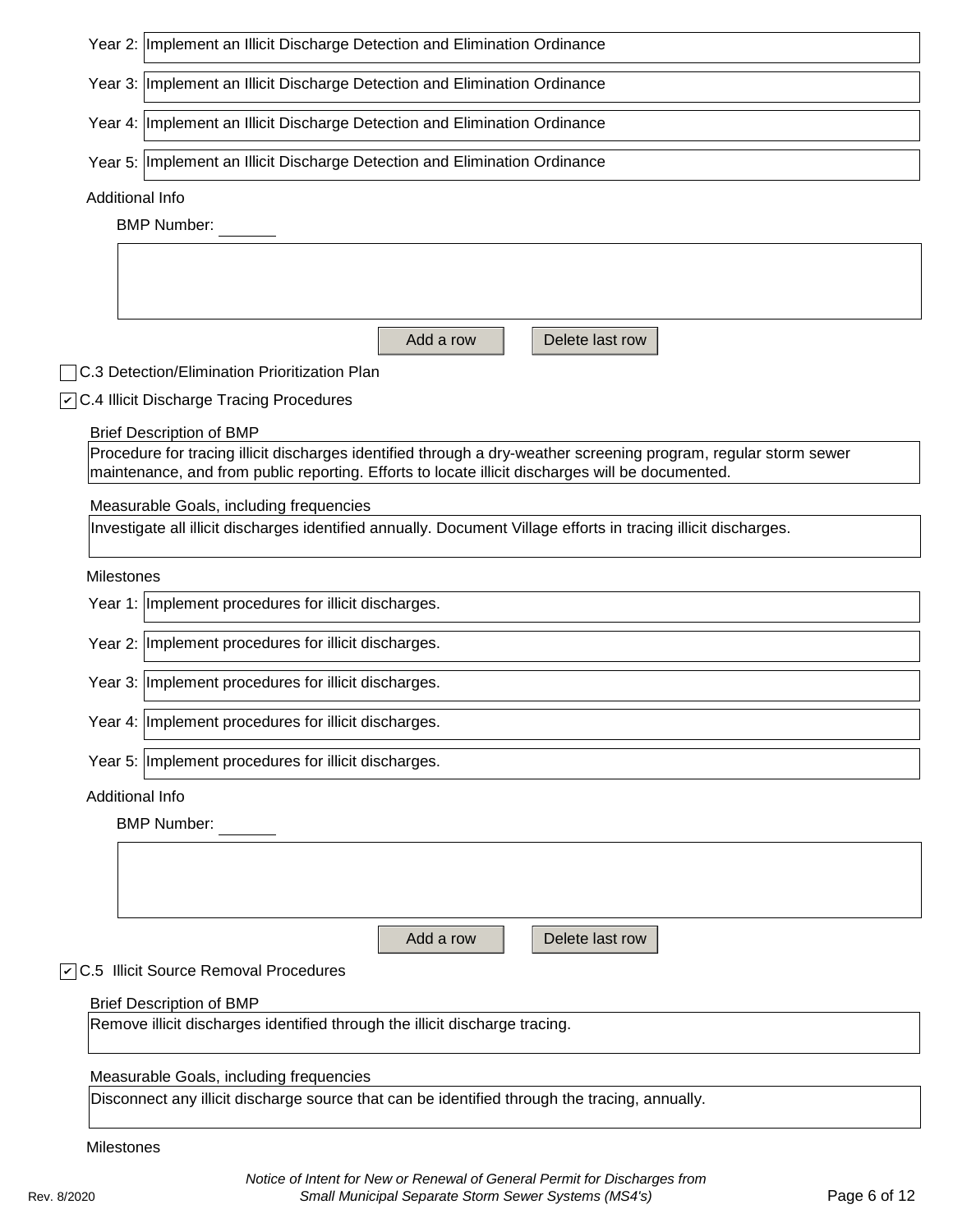| Year 1: Remove illicit discharges identified through the illicit discharge tracing.                      |
|----------------------------------------------------------------------------------------------------------|
| Year 2: Remove illicit discharges identified through the illicit discharge tracing.                      |
| Year 3: Remove illicit discharges identified through the illicit discharge tracing.                      |
| Year 4: Remove illicit discharges identified through the illicit discharge tracing.                      |
| Year 5: Remove illicit discharges identified through the illicit discharge tracing.                      |
| Additional Info                                                                                          |
| <b>BMP Number:</b>                                                                                       |
|                                                                                                          |
|                                                                                                          |
| Add a row<br>Delete last row                                                                             |
| C.6 Program Evaluation and Assessment                                                                    |
| ○ C.7 Visual Dry Weather Screening                                                                       |
| <b>Brief Description of BMP</b>                                                                          |
| Conduct annual dry weather screening of all outfalls to receiving waters to identify illicit discharges. |
|                                                                                                          |
| Measurable Goals, including frequencies                                                                  |
| Annual screening of all outfalls to identify any illicit discharges                                      |
| Milestones                                                                                               |
| Year 1: Continue outfall screening.                                                                      |
| Year 2: Continue outfall screening.                                                                      |
| Year 3: Continue outfall screening.                                                                      |
| Year 4: Continue outfall screening.                                                                      |
| Year 5: Continue outfall screening.                                                                      |
| Additional Info                                                                                          |
| <b>BMP Number:</b>                                                                                       |
|                                                                                                          |
|                                                                                                          |
|                                                                                                          |
| Add a row<br>Delete last row                                                                             |
| <b>C.8 Pollutant Field Testing</b>                                                                       |
| C.9 Public Notification                                                                                  |
| C.10 Other Illicit Discharge Controls                                                                    |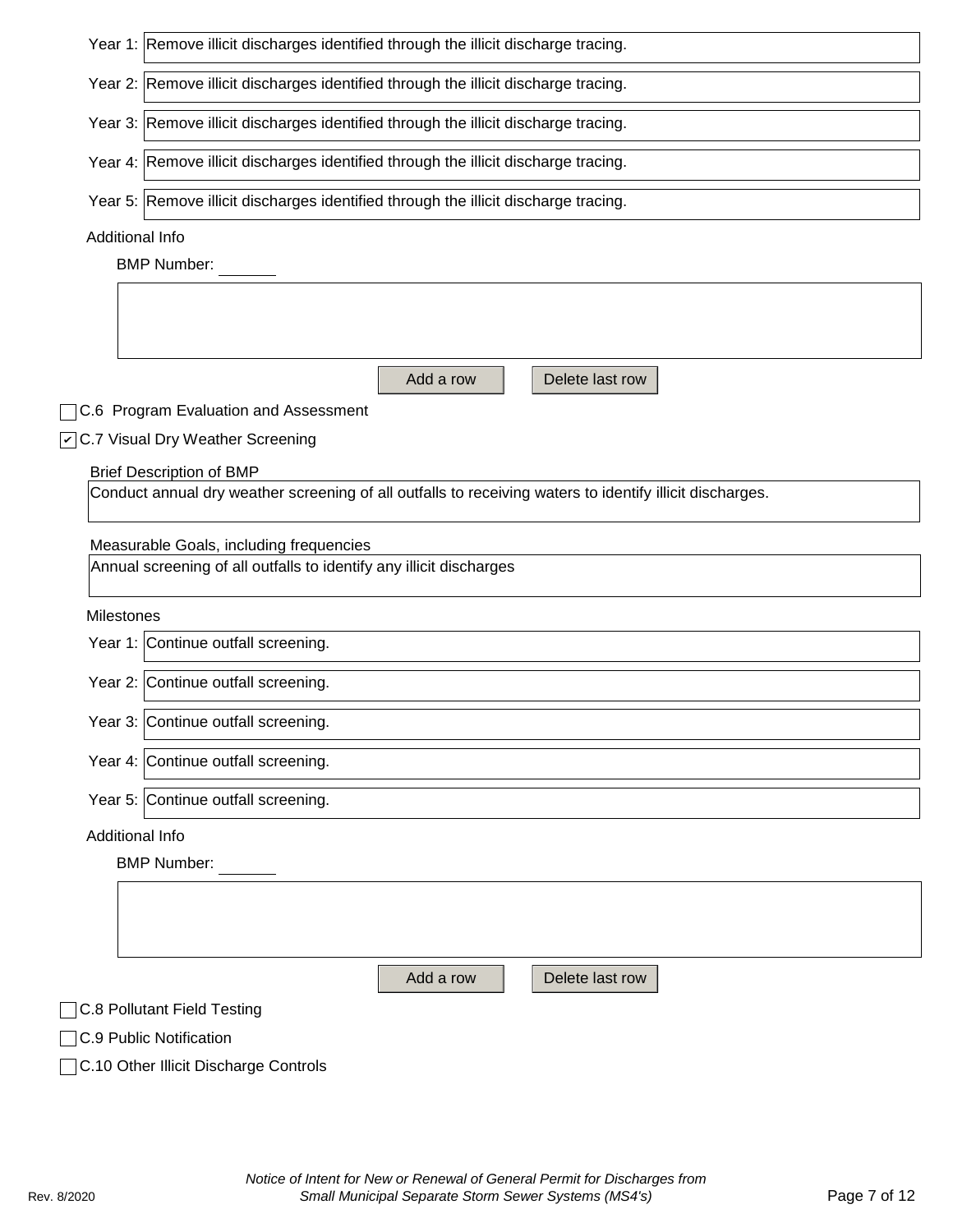#### **D. Construction Site Runoff Control**

Approximate date first implemented: 2002 Frequency of each BMP program: Annual

Qualifying Local Programs

Measurable Goals (include shared responsibilities)

D.1 Regulatory Control Program *✔*

Brief Description of BMP

D.1/D.2/D.3/D.4/D.6 - Soil Erosion and Sediment Control Ordinance.

The Village will implement an Erosion and Sediment Control Ordinance. Article 4 of the Cook County Watershed Management Ordinance addresses the reduction of pollutants in stormwater runoff from any land disturbing activity. It states that all developments shall incorporate erosion and sediment control practices into the initial site plan. The Village may seek delegation and enforce ordinance, or allow MWRDGC to enforce.

Measurable Goals, including frequencies

Adopt and enforce the Soil Erosion and Sediment Control Ordinance for all qualifying construction sites in the Village.

Milestones

- Year 1: Enforce, or let MWRD enforce, the Watershed Management Ordinance provisions for Soil Erosion and Sediment Control.
- Year 2: Enforce, or let MWRD enforce, the Watershed Management Ordinance provisions for Soil Erosion and Sediment Control.
- Year 3: Enforce, or let MWRD enforce, the Watershed Management Ordinance provisions for Soil Erosion and Sediment Control.
- Year 4: Enforce, or let MWRD enforce, the Watershed Management Ordinance provisions for Soil Erosion and Sediment Control.
- Year 5: Enforce, or let MWRD enforce, the Watershed Management Ordinance provisions for Soil Erosion and Sediment Control.

Additional Info

BMP Number:

Add a row **Delete** last row

D.2 Erosion and Sediment Control BMPs

□D.3 Other Waste Control Program

- D.4 Site Plan Review Procedures
- D.5 Public Information Handling Procedures
- D.6 Site Inspection/Enforcement Procedures
- D.7 Other Construction Site Runoff Controls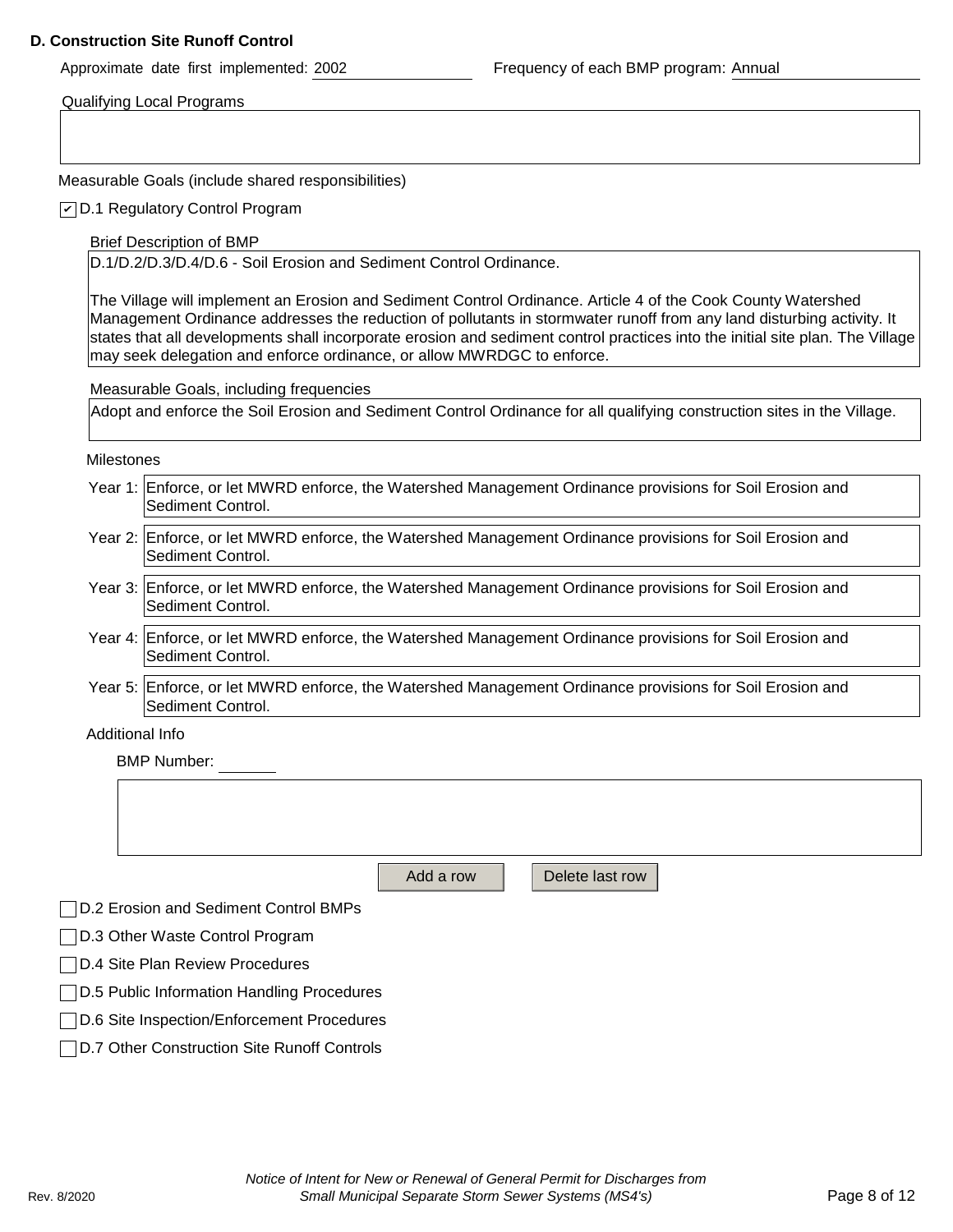#### **E. Post-Construction Runoff Control**

Approximate date first implemented: 2002 Frequency of each BMP program: Annual

Qualifying Local Programs

Measurable Goals (include shared responsibilities)

**E.1 Community Control Strategy** 

E.2 Regulatory Control Program *✔*

Brief Description of BMP

E.2/E.3/E.5/E.6 - Stormwater Drainage and Detention Ordinance.

Implement the Cook County Watershed Management Ordinance which requires all construction site disturbing a land area of one acre or greater, including projects less than one acre that are part of a larger common plan development or sale, and that discharge to the Village's storm sewer system, be regulated. The ordinance which requires all construction sites have post-construction management that meets or exceeds the requirements of NPDES permit No. ILR10 including management practices, controls, and other provisions at least as protective as the requirements contained in the Illinois Urban Manual. The Village may seek delegation and enforce ordinance, or allow MWRDGC to enforce.

Measurable Goals, including frequencies

Adopt and enforce the Soil Erosion and Sediment Control Ordinance for all qualifying construction sites in the Village.

Milestones

| Year 1: Enforce, or let MWRD enforce, the Watershed Management Ordinance provisions for Soil Erosion and |
|----------------------------------------------------------------------------------------------------------|
| Sediment Control.                                                                                        |

- Year 2: Enforce, or let MWRD enforce, the Watershed Management Ordinance provisions for Soil Erosion and Sediment Control.
- Year 3: Enforce, or let MWRD enforce, the Watershed Management Ordinance provisions for Soil Erosion and Sediment Control.
- Year 4: Enforce, or let MWRD enforce, the Watershed Management Ordinance provisions for Soil Erosion and Sediment Control.
- Year 5: Enforce, or let MWRD enforce, the Watershed Management Ordinance provisions for Soil Erosion and Sediment Control.

Additional Info

BMP Number:

Add a row  $\parallel$  Delete last row

E.3 Long Term O & M Procedures

**E.4 Pre-Construction Review of BMP Designs** 

**E.5 Site Inspections During Construction** 

**E.6 Post-Construction Inspections** 

E.7 Other Post-Construction Runoff Controls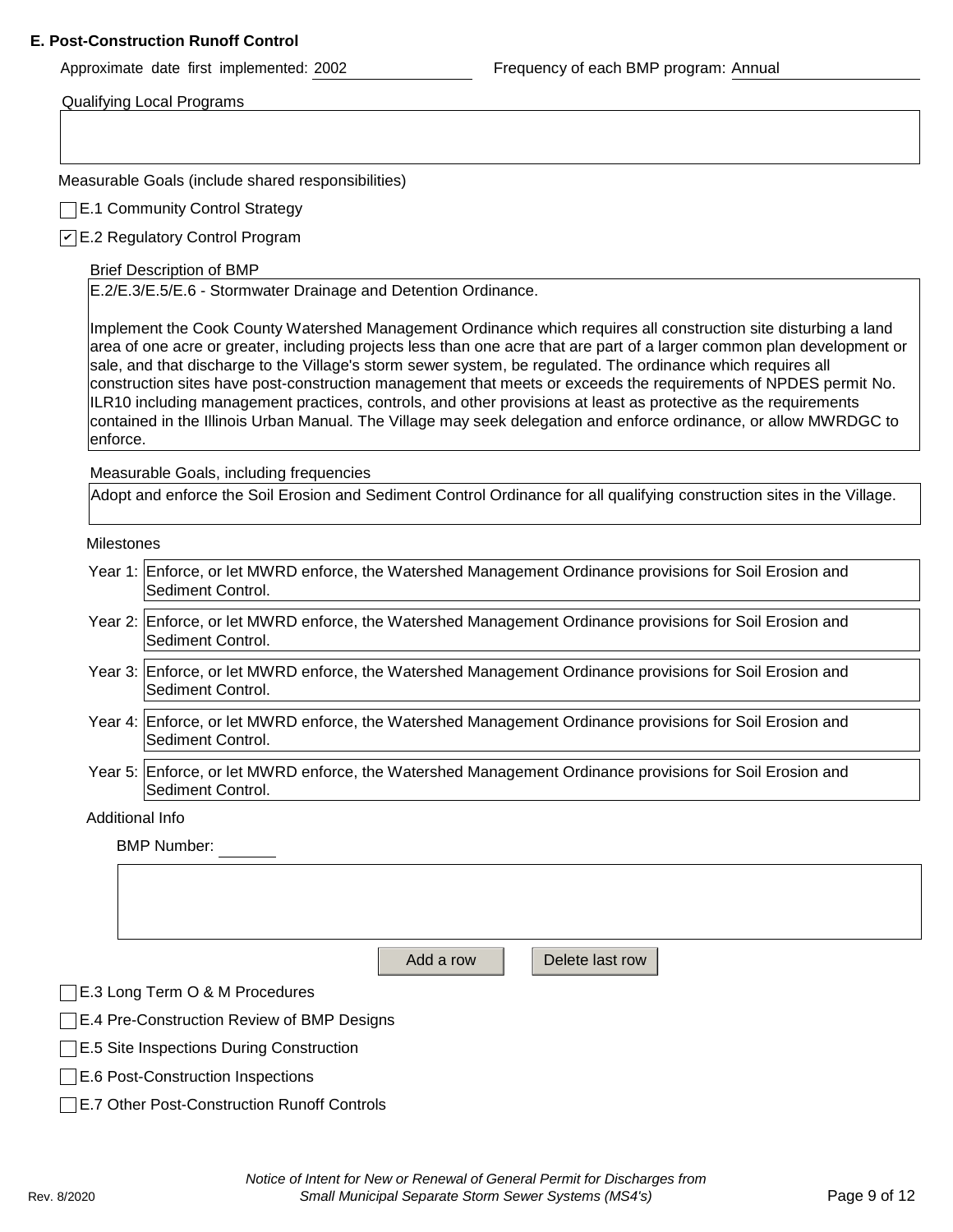#### **F. Pollution Prevention/Good Housekeeping**

Approximate date first implemented: 2002 Frequency of each BMP program: Annual

Qualifying Local Programs

Measurable Goals (include shared responsibilities)

F.1 Employee Training Program *✔*

#### Brief Description of BMP

Educate staff on prevention and reduction of stormwater pollution from municipal activities. Education will address activities such as park and open space maintenance, fleet and building maintenance, operation of storage yards, snow disposal, new construction and land disturbances, stormwater system maintenance procedures for proper disposal of street cleaning debris and catch basin materials, and will address ways that flood management projects impact water quality, non-point source pollution control, and aquatic habitat. This program will also address the hazard associated with legal discharges and improper disposal of waste.

Measurable Goals, including frequencies

Conduct annual employee training to educate staff on prevention and reduction of stormwater pollution from municipal activities.

Milestones

Year 1: Continue employee training program.

Year 2: Continue employee training program.

Year 3: Continue employee training program.

Year 4: Continue employee training program.

Year 5: Continue employee training program.

#### Additional Info

BMP Number:

Add a row **Net L** Delete last row

#### F.2 Inspection and Maintenance Program *✔*

Brief Description of BMP

Conduct regular inspections and maintenance designed to reduce pollutant runoff from municipal operations. This will include bi-annual street sweeping, and cleaning and inspection of catch basins and storm sewers as needed. This maintenance program will be formalized and evaluated on a biennial basis to determine effectiveness.

Measurable Goals, including frequencies

Biennial review of program to determine effectiveness.

Milestones

Year 1: Evaluate existing inspection and maintenance.

Year 2: Modify program as needed and formalize.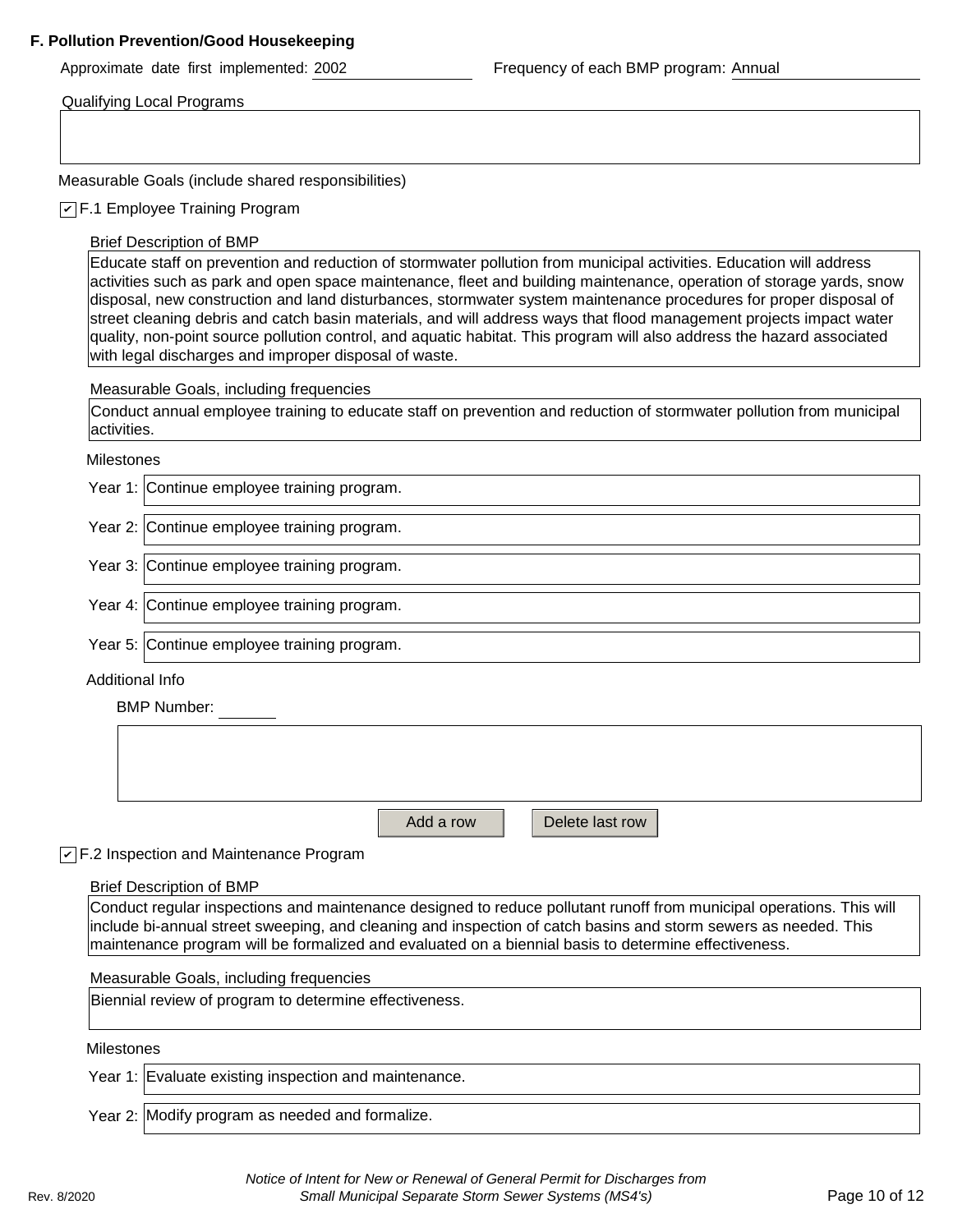|                                                                               | Year 3: Continue the inspection and maintenance program.    |                                                                                                    |           |     |                 |                                                                                                                         |  |  |  |  |
|-------------------------------------------------------------------------------|-------------------------------------------------------------|----------------------------------------------------------------------------------------------------|-----------|-----|-----------------|-------------------------------------------------------------------------------------------------------------------------|--|--|--|--|
|                                                                               |                                                             | Year 4: Evaluate effectiveness of inspection and maintenance program.                              |           |     |                 |                                                                                                                         |  |  |  |  |
|                                                                               |                                                             | Year 5: Continue the inspection and maintenance program.                                           |           |     |                 |                                                                                                                         |  |  |  |  |
|                                                                               | Additional Info                                             |                                                                                                    |           |     |                 |                                                                                                                         |  |  |  |  |
|                                                                               | <b>BMP Number:</b>                                          |                                                                                                    |           |     |                 |                                                                                                                         |  |  |  |  |
|                                                                               |                                                             |                                                                                                    |           |     |                 |                                                                                                                         |  |  |  |  |
|                                                                               |                                                             |                                                                                                    |           |     |                 |                                                                                                                         |  |  |  |  |
|                                                                               |                                                             |                                                                                                    | Add a row |     | Delete last row |                                                                                                                         |  |  |  |  |
|                                                                               |                                                             | F.3 Municipal Operations Storm Water Control                                                       |           |     |                 |                                                                                                                         |  |  |  |  |
|                                                                               |                                                             | F.4 Municipal Operations Waste Disposal                                                            |           |     |                 |                                                                                                                         |  |  |  |  |
|                                                                               |                                                             | F.5 Flood Management/Assess Guidelines                                                             |           |     |                 |                                                                                                                         |  |  |  |  |
|                                                                               |                                                             | F.6 Other Municipal Operations Controls                                                            |           |     |                 |                                                                                                                         |  |  |  |  |
|                                                                               |                                                             | <b>BMPs Currently Implemented and Proposed</b>                                                     |           |     |                 |                                                                                                                         |  |  |  |  |
|                                                                               | <b>BMP Number</b>                                           | Location                                                                                           |           |     |                 |                                                                                                                         |  |  |  |  |
|                                                                               | See BMPs above                                              |                                                                                                    |           |     |                 |                                                                                                                         |  |  |  |  |
|                                                                               |                                                             |                                                                                                    | Add a row |     | Delete last row |                                                                                                                         |  |  |  |  |
|                                                                               |                                                             | <b>Approximate Pollutant Reduction Resulting from each BMP</b>                                     |           |     |                 |                                                                                                                         |  |  |  |  |
|                                                                               | <b>BMP Number</b>                                           | Pollutant                                                                                          |           |     |                 | Reduction                                                                                                               |  |  |  |  |
|                                                                               | Undetermined                                                |                                                                                                    |           |     |                 |                                                                                                                         |  |  |  |  |
|                                                                               |                                                             |                                                                                                    | Add a row |     | Delete last row |                                                                                                                         |  |  |  |  |
|                                                                               | <b>Instream Monitoring Program</b>                          |                                                                                                    |           |     |                 |                                                                                                                         |  |  |  |  |
|                                                                               |                                                             | Is there an instream monitoring program currently in place?                                        |           | Yes | $\odot$ No      |                                                                                                                         |  |  |  |  |
|                                                                               | Is an instream monitoring program currently being proposed? |                                                                                                    |           |     | $\odot$ No      |                                                                                                                         |  |  |  |  |
|                                                                               | <b>Sediment Monitoring</b>                                  |                                                                                                    |           |     |                 |                                                                                                                         |  |  |  |  |
|                                                                               |                                                             | Is sediment monitoring currently taking place?                                                     |           | Yes | $\odot$ No      |                                                                                                                         |  |  |  |  |
|                                                                               | <b>Sample Monitoring of Outfalls</b>                        |                                                                                                    |           |     |                 |                                                                                                                         |  |  |  |  |
| Is sample monitoring of outfalls currently taking place?<br>$\odot$ No<br>Yes |                                                             |                                                                                                    |           |     |                 |                                                                                                                         |  |  |  |  |
|                                                                               | <b>Other Monitoring</b>                                     |                                                                                                    |           |     |                 |                                                                                                                         |  |  |  |  |
|                                                                               |                                                             |                                                                                                    |           |     |                 |                                                                                                                         |  |  |  |  |
|                                                                               | stormwater.                                                 |                                                                                                    |           |     |                 | Describe other types of monitoring implemented or proposed to evaluate the BMP effectiveness or water quality impact of |  |  |  |  |
|                                                                               |                                                             | Visual monitoring. Data is also available from MWRDGC's regional water quality monitoring program. |           |     |                 |                                                                                                                         |  |  |  |  |